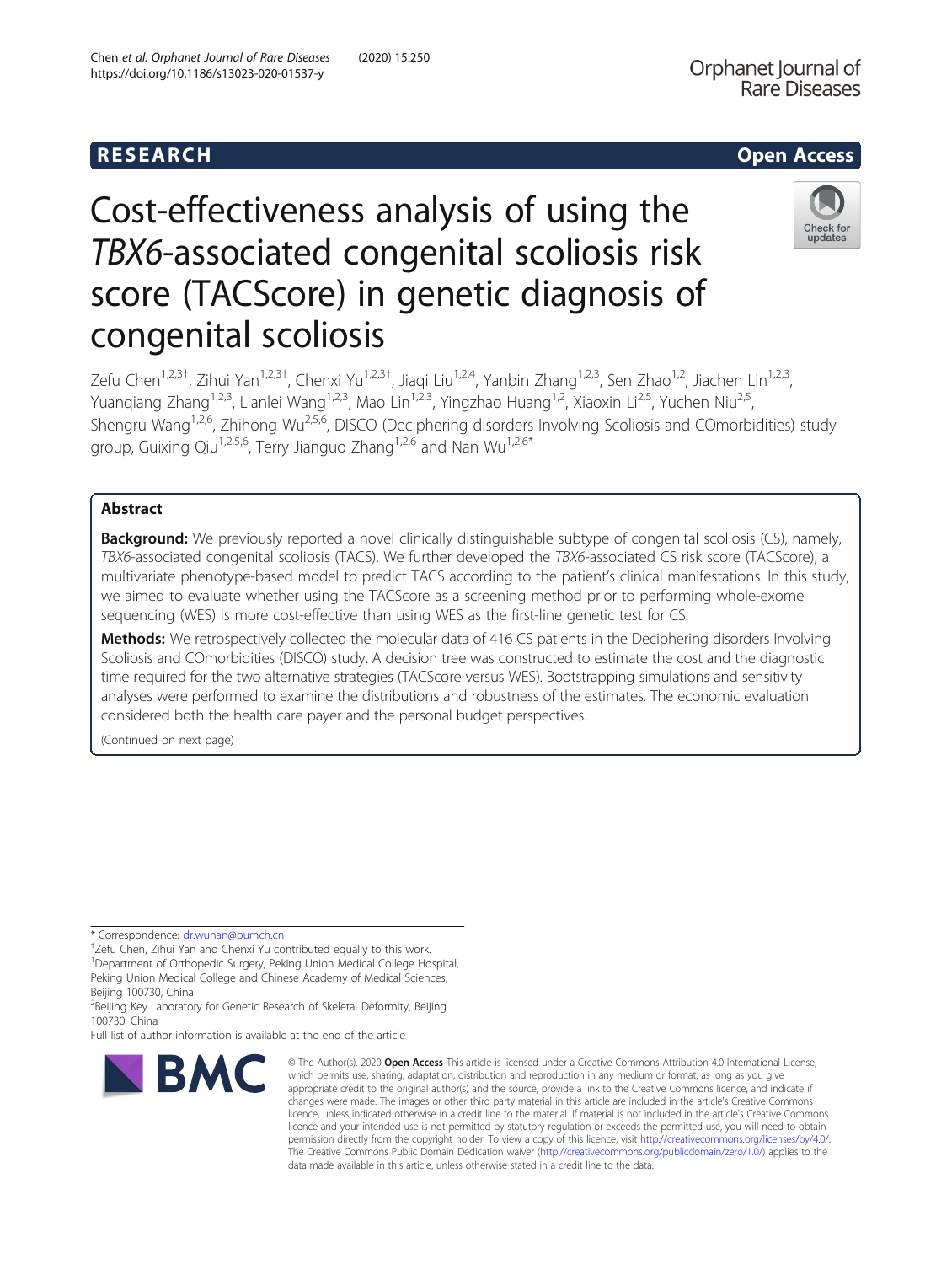# (Continued from previous page)

Results: From the health care payer perspective, the strategy of using the TACScore as the primary screening method resulted in an average cost of \$1074.2 (95%CI: \$1044.8 to \$1103.5) and an average diagnostic duration of 38.7d (95%CI: 37.8d to 39.6d) to obtain a molecular diagnosis for each patient. In contrast, the corresponding values were \$1169.6 (95%CI: \$1166.9 to \$1172.2) and 41.4d (95%CI: 41.1d to 41.7d) taking WES as the first-line test ( $P < 0.001$ ). From the personal budget perspective, patients who were predicted to be positive by the TACScore received a result with an average cost of \$715.1 (95%CI: \$594.5 to \$835.7) and an average diagnostic duration of 30.4d (95%CI: 26.3d to 34.6d). Comparatively, the strategy of WES as the first-line test was estimated to have significantly longer diagnostic time with an average of 44.0d (95%CI: 43.2d to 44.9d), and more expensive with an average of \$1193.4 (95%CI: \$1185.5 to \$1201.3) (P < 0.001). In 100% of the bootstrapping simulations, the TACScore strategy was significantly less costly and more time-saving than WES. The sensitivity analyses revealed that the TACScore strategy remained cost-effective even when the cost per WES decreased to \$8.8.

**Conclusions:** This retrospective study provides clinicians with economic evidence to integrate the TACScore into clinical practice. The TACScore can be considered a cost-effective tool when it serves as a screening test prior to performing WES.

Keywords: TBX6-associated congenital scoliosis, TBX6-associated congenital scoliosis risk score, Whole-exome sequencing, Molecular diagnosis, Cost-effectiveness analysis

# Background

Congenital scoliosis (CS), a relatively rare disease with a prevalence of approximately 0.5–1 per 1000 live births, is a kind of spinal curvature that results from vertebral malformations, including formation failure, segmentation failure, or a combination of the two  $[1, 2]$  $[1, 2]$  $[1, 2]$ . Genetic factors, vitamin deficiency, chemicals and environmental factors are assumed to independently or jointly contribute to  $CS$   $[3, 4]$  $[3, 4]$  $[3, 4]$  $[3, 4]$ .

To date, with multiple clinical genetic measurements, we are able to molecularly classify CS according to their genetic etiologies [[5\]](#page-7-0). We recently reported a novel clinically distinguishable subtype of CS, namely, TBX6-associated congenital scoliosis (TACS). Briefly, TACS is caused by TBX6 loss-of-function variations compound with the common hypomorphic single nucleotide polymorphisms (defined by rs2289292-rs3809624-rs3809627), and is characterized by hemivertebrae or butterfly vertebrae in the lower half of the spine [[6](#page-7-0)–[9](#page-8-0)]. Compared with non-TACS patients, TACS patients demonstrate simpler rib anomalies and fewer intraspinal malformations. Based on the specific phenotype-genotype relationship, we developed the TBX6-associated CS risk score (TACScore), a multivariate phenotype-based model to predict TACS according to the patient's clinical manifestations [[7](#page-7-0)]. Specifically, the TAC-Score integrates the following variables: 1) segmented hemivertebrae or segmented butterfly vertebrae involving the lower half of the spine (T8-S5) (0 or 3 points); 2) the number of vertebral malformations (−4 to 0 points); 3) the presence of intraspinal defects (− 3 or 0 points); and 4) the types of rib defect  $(-1 \text{ to } 1 \text{ points})$  (Table [S1](#page-7-0)). The cutoff point of the TACScore was selected as 3 to achieve a high Youden index, with a sensitivity, specificity, and accuracy of 93.9%, 90.9% and 91.2% respectively [\[7\]](#page-7-0).

Currently, whole-exome sequencing (WES) is recommended in clinical practice for patients suspected of Mendelian diseases, and is supposed to be implemented at the early stage of diagnosis to improve the costeffectiveness [\[10\]](#page-8-0). However, compared with single-gene or a subset of genes (i.e. panel) test, WES is sometimes still considered costly and time-consuming for patients [[11\]](#page-8-0). In this study, we aimed to compare whether applying the TACScore as a screening test prior to performing WES is more cost-effective than WES as the firstline test in molecularly diagnosing CS.

# Results

We retrospectively collected the molecular data of 416 patients from the Deciphering disorders Involving Scoliosis and COmorbidities (DISCO) study. We designed a decision tree (Fig[.1](#page-2-0)) and performed a cost-effectiveness analysis for all participants. The cost-effectiveness analysis focused on the costs and diagnostic times along the diagnostic trajectory: outpatient appointment, DNA extraction and shipping, WES, Sanger sequencing, droplet digital polymerase chain reaction (ddPCR), genetic con-sultations and clinical consultations (Table [1\)](#page-2-0).

# Cost-effectiveness analysis from the health care payer perspective

In counterfactual model 1 (the WES strategy), WES diagnosed a total of 73/416 (17.5%) patients, 42 of whom were diagnosed by TBX6 variations (thus TACS) and 31 of whom were diagnosed by other genes [\[12](#page-8-0)]. The total cost of 416 patients was \$486,545.4, and the total diagnostic time was 17,224d. The average cost per patient was \$1169.6 (95% CI: \$1166.9 to \$1172.2). The average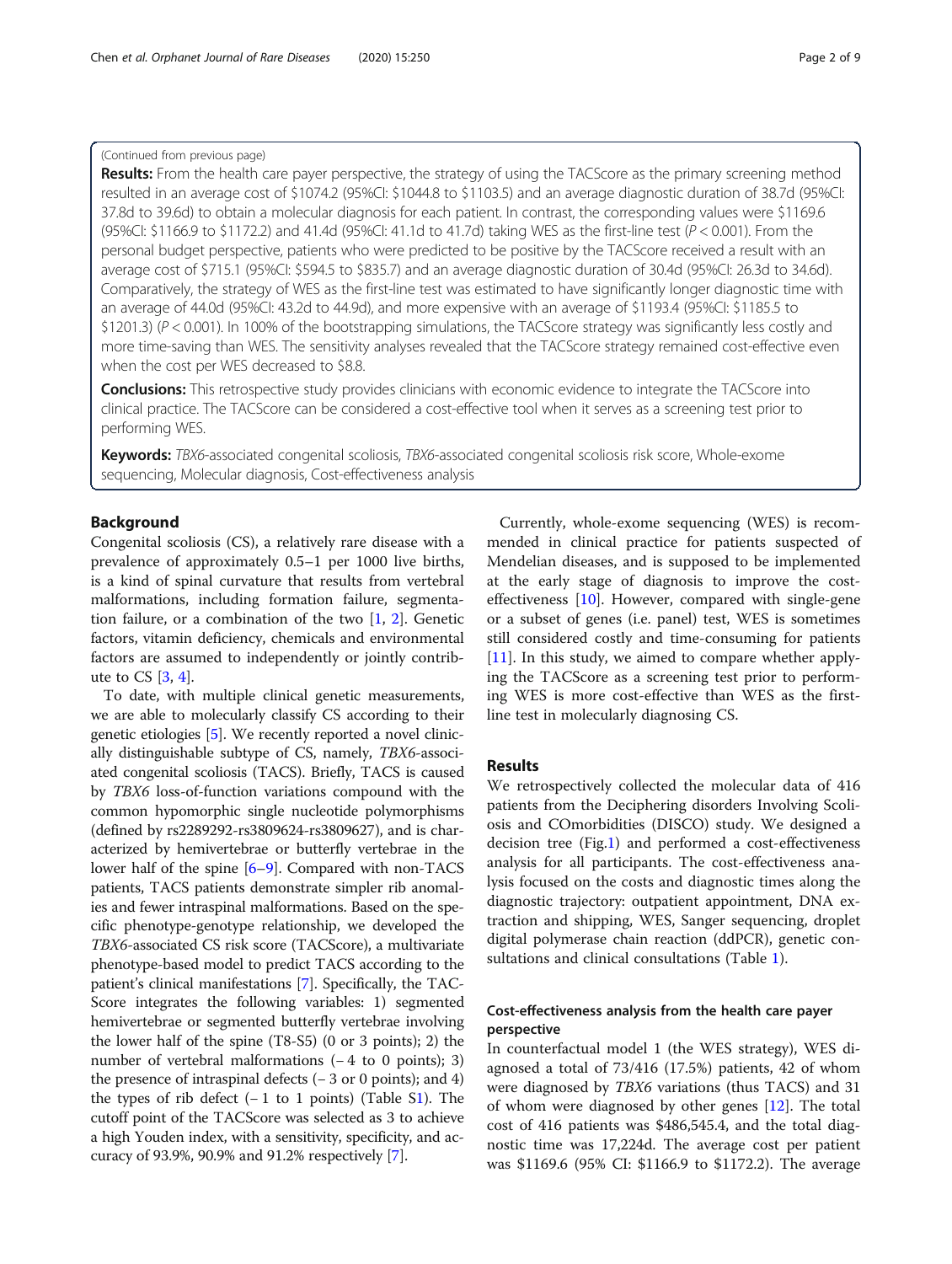<span id="page-2-0"></span>

diagnostic time per patient was 41.4d (95% CI: 41.1d to 41.7d).

In counterfactual model 2 (the TACScore strategy), 83/416 (20.0%) patients were predicted to be positive by

Table 1 The costs and diagnostic times required for investigations

| <u>INVESTIGATIONS</u> |          |  |  |  |
|-----------------------|----------|--|--|--|
| Cost (USD)            | Time (d) |  |  |  |
| 16.1                  |          |  |  |  |
| 29.9                  |          |  |  |  |
| 1094.8                | 37       |  |  |  |
| 23.7                  | 7        |  |  |  |
| 32.2                  | 7        |  |  |  |
| 16.1                  |          |  |  |  |
| 16.1                  |          |  |  |  |
|                       |          |  |  |  |

Abbreviations: ddPCR droplet digital polymerase chain reaction

the TACScore (TACScore≥3) and 42 were diagnosed with TACS by the *TBX6* monogenic test (including Sanger sequencing and ddPCR). Subsequently, a total of 374 patients underwent WES, including 31 patients who were further diagnosed by other genes and 343 patients who received uninformative WES reports. The average cost per patient was reduced to \$1074.2 (95% CI: \$1044.8 to \$1103.5), and the average diagnostic time per patient decreased to 38.7d (95% CI: 37.8d to 39.6d).

Compared with using WES as the first-line test (counterfactual model 1), using the TACScore as a primary screening prior to performing WES (counterfactual model 2) saved \$95.4 (95% CI: \$66.0 to \$124.9, P < 0.001) and 2.7d (95% CI: 1.7d to 3.7d, P < 0.001) (Table [2](#page-3-0)). The TACScore strategy and the WES strategy shared an identical diagnostic rate (73/416, 17.5%). In this study, the incremental cost-effectiveness ratio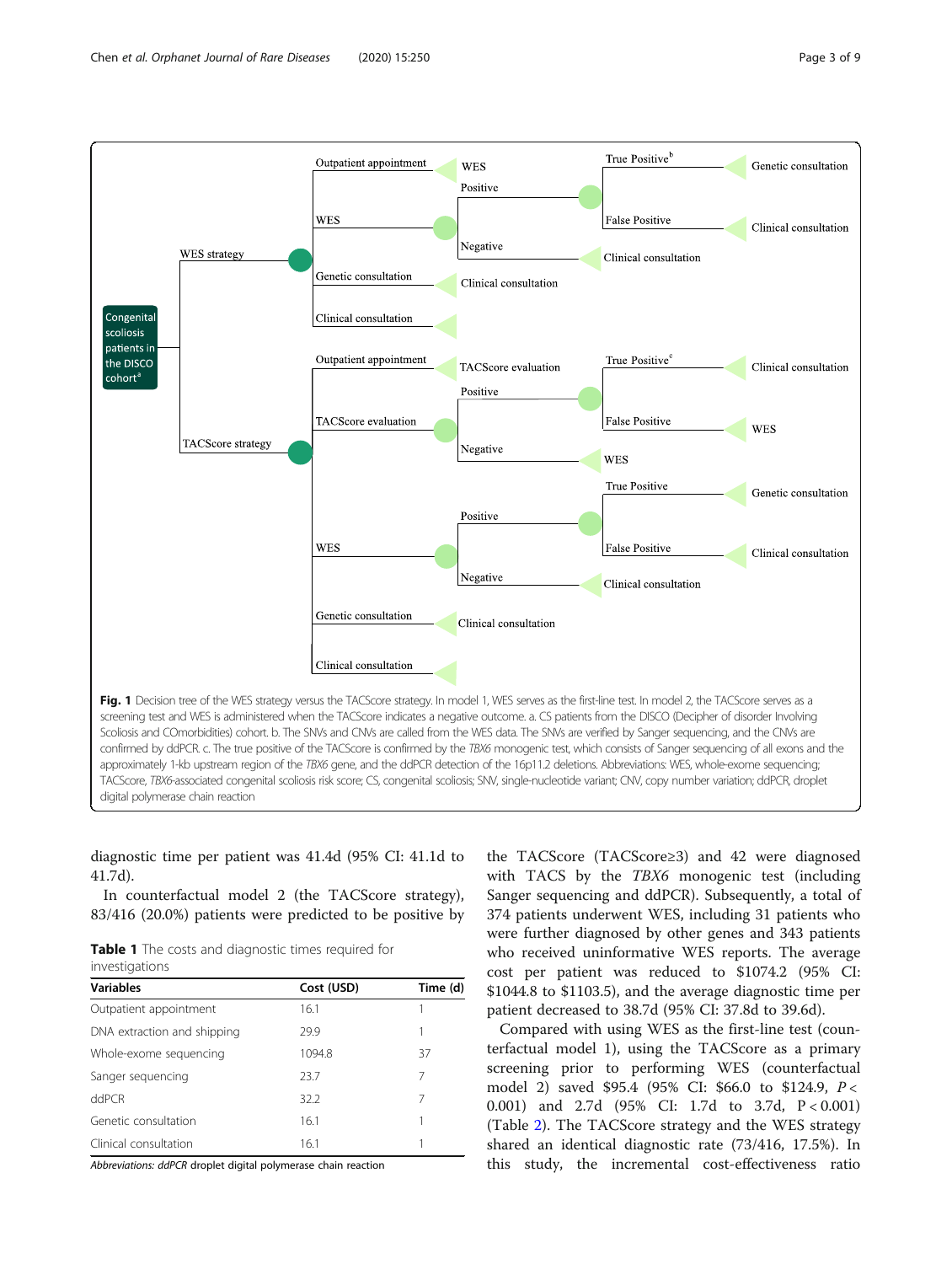|                                                                       | Model 1:<br>WES as a first-<br>line test (USD) | Model 2:<br>TACScore as a<br>screening test (USD) |
|-----------------------------------------------------------------------|------------------------------------------------|---------------------------------------------------|
| Assessments                                                           |                                                |                                                   |
| Outpatient appointment                                                | 6697.6                                         | 6697.6                                            |
| Genetic consultation                                                  | 1175.3                                         | 563.5                                             |
| Clinical consultation                                                 | 6697.6                                         | 6697.6                                            |
| TBX6 Monogenic test                                                   |                                                |                                                   |
| Sanger sequencing                                                     | 1730.1                                         | 2796.6                                            |
| ddPCR                                                                 | 2350.6                                         | 3799.6                                            |
| Next generation sequencing                                            |                                                |                                                   |
| <b>WFS</b>                                                            | 455436.8                                       | 413834.4                                          |
| Other                                                                 |                                                |                                                   |
| DNA extraction and<br>shipping                                        | 12457.5                                        | 12457.5                                           |
| Total cost                                                            | 486545.4                                       | 446846.8                                          |
| Total diagnostic time (d)                                             | 17224                                          | 16095                                             |
| Total number of patients                                              | 416                                            | 416                                               |
| Number of patients<br>underwent WFS                                   | 416                                            | 378                                               |
| Total number of diagnoses                                             | 73                                             | 73                                                |
| Average cost per patient<br>(95% CI)                                  | 1169.6 (1166.9,<br>1172.2                      | 1074.2 (1044.8, 1103.5)                           |
| Average cost difference<br>(95% CI)                                   |                                                | $-95.4$ ( $-124.9$ , $-66.0$ )                    |
| Average diagnostic time per 41.4 (41.1, 41.7)<br>patient (95% CI) (d) |                                                | 38.7 (37.8, 39.6)                                 |
| Average diagnostic time<br>difference (95% CI) (d)                    |                                                | $-2.7$ $(-3.7, -1.7)$                             |

<span id="page-3-0"></span>Table 2 Cost-effectiveness of the TACScore strategy versus the WES strategy from the health care payer perspective

Abbreviations: WES whole-exome sequencing, TACScore TBX6-associated congenital scoliosis risk score, ddPCR droplet digital polymerase chain reaction

(ICER) was not reported because the TACScore strategy is not only less costly but also more time-saving than the WES strategy.

# Cost-effectiveness from the personal budget perspective

Regarding the patients who were predicted to be positive by the TACScore, in counterfactual model 1 (the WES strategy), WES diagnosed a total of 42/83 (17.5%) patients, 38 of whom were diagnosed by TBX6 variations (thus TACS) and 4 of whom were diagnosed by other genes. The total cost of 83 patients was 99,050.5\$, and the total diagnostic time was 3656d. The average cost per patient was \$1193.4 (95% CI: \$1185.5 to \$1201.3). The average diagnostic time per patient was 44.0d (95% CI: 43.1d to 44.9d).

In counterfactual model 2 (the TACScore strategy), 38 were diagnosed with TACS by the TBX6 monogenic test

(including Sanger sequencing and ddPCR). Subsequently, a total of 45 patients underwent WES, including 4 patients who were further diagnosed by other genes and 41 patients who received uninformative WES reports. The total cost of 83 patients was 59,351.8\$, and the total diagnostic time was 2527d. The average cost per patient was \$715.1 (95% CI: \$594.5 to \$835.7) and the average diagnostic time per patient was 30.4d (95% CI: 26.3d to 34.6d) .

Compared with using WES as the first-line test (counterfactual model 1), using the TACScore as a primary screening prior to performing WES (counterfactual model 2) saved \$478.3 (95% CI: \$357.5 to \$599.1, P < 0.001) and 13.6d (95% CI: 9.4d to 17.8d, P < 0.001) (Table 3).

# Bootstrapped simulations

To confirm our findings in a larger population and estimate the reliability of the calculations, we created 500

Table 3 Cost-effectiveness of the TACScore strategy versus the WES strategy from the personal budget perspective

|                                                     | Model 1:<br><b>WES</b> as a first-<br>line test (USD) | Model 2:<br>TACScore as a<br>screening test (USD) |
|-----------------------------------------------------|-------------------------------------------------------|---------------------------------------------------|
| Assessments                                         |                                                       |                                                   |
| Outpatient appointment                              | 1336.3                                                | 1336.3                                            |
| Genetic consultation                                | 676.2                                                 | 64.4                                              |
| Clinical consultation                               | 1336.3                                                | 1336.3                                            |
| TBX6 Monogenic test                                 |                                                       |                                                   |
| Sanger sequencing                                   | 995.4                                                 | 2061.9                                            |
| ddPCR                                               | 1352.4                                                | 2801.4                                            |
| Next generation sequencing                          |                                                       |                                                   |
| <b>WFS</b>                                          | 90868.4                                               | 49266.0                                           |
| Other                                               |                                                       |                                                   |
| DNA extraction and<br>shipping                      | 2485.5                                                | 2485.5                                            |
| Total cost                                          | 99050.5                                               | 59351.8                                           |
| Total diagnostic time (d)                           | 3656                                                  | 2527                                              |
| Total number of patients                            | 83                                                    | 83                                                |
| Number of patients<br>underwent WFS                 | 83                                                    | 45                                                |
| Total number of diagnoses                           | 42                                                    | 42                                                |
| Average cost per patient<br>(95% CI)                | 1193.4 (1185.5,<br>1201.3                             | 715.1 (594.5, 835.7)                              |
| Average cost difference<br>(95% CI)                 |                                                       | $-478.3$ $(-599.1,$<br>$-357.5$                   |
| Average diagnostic time per<br>patient (95% CI) (d) | 44.0 (43.2, 44.9)                                     | 30.4 (26.3, 34.6)                                 |
| Average diagnostic time<br>difference (95% CI) (d)  |                                                       | $-13.6$ ( $-17.8$ , $-9.4$ )                      |

Abbreviations: WES whole-exome sequencing, TACScore TBX6-associated congenital scoliosis risk score, ddPCR droplet digital polymerase chain reaction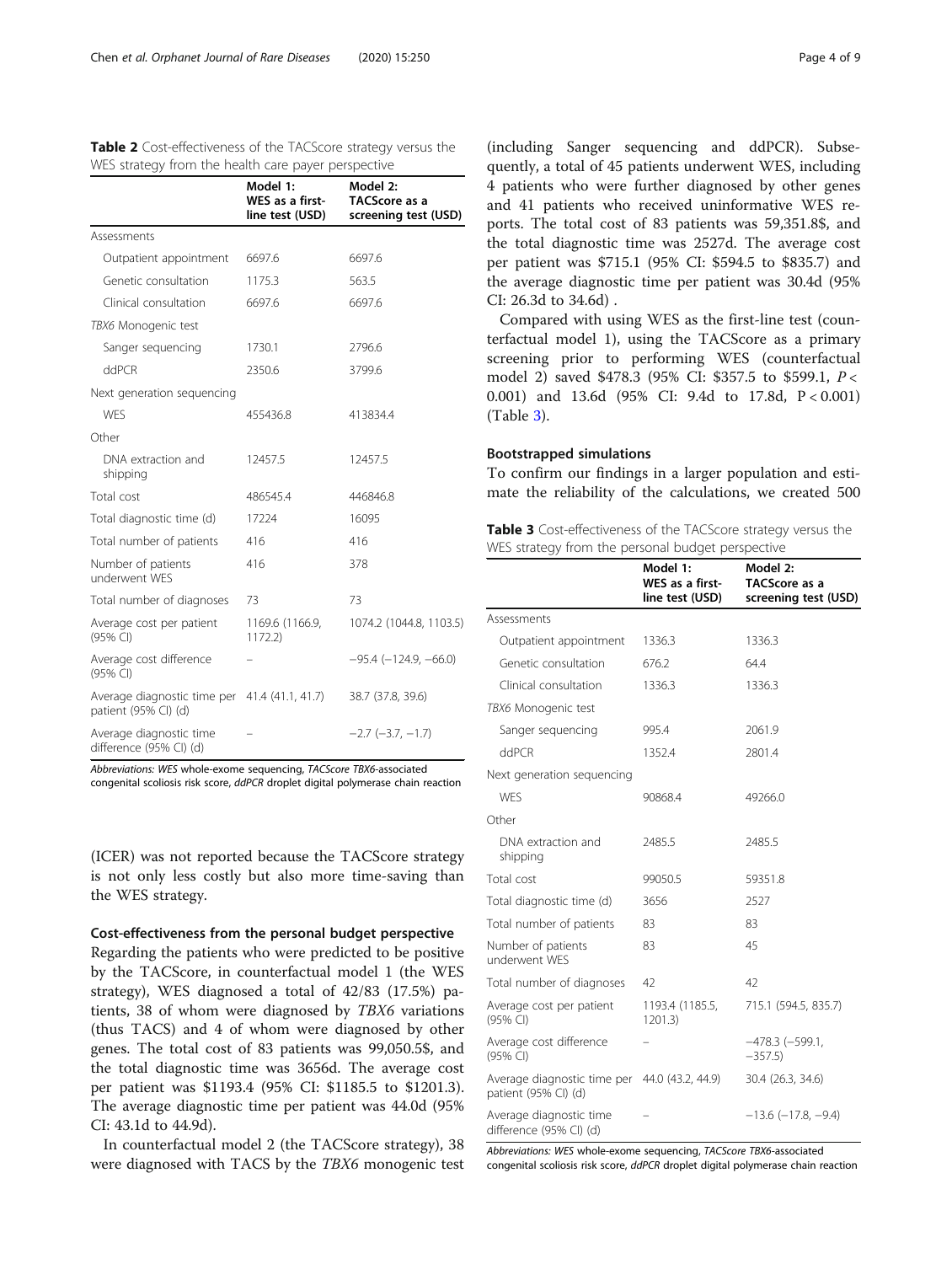datasets. Each dataset consisted of 500 random samples from the study participants' records. The cost and diagnostic time were calculated for each sample, and subsequently the average cost per patient and average diagnostic time per patient were calculated for each dataset. Thus, the average cost and diagnostic time difference were determined in each dataset. The costeffectiveness plane demonstrated that the TACScore as a primary screening method was less costly and more time-saving than WES as the first-line test in 100% of the 500 simulations (Fig.2).

# Sensitivity analyses

To estimate the robustness of the cost-effectiveness analysis, we performed the one-way sensitivity analysis to examine how each variable affected the cost and diagnostic time. In terms of cost, the most influential variables were the costs of WES, Sanger sequencing, ddPCR and genetic consultation. The TACScore strategy remained cost-effective unless the cost of WES decreased to \$8.8, or the costs of Sanger sequencing or ddPCR increased to \$562.5 or \$571.1, respectively. Regarding the diagnostic time, the TACScore strategy remained time-saving unless WES required less than 13d, or Sanger sequencing or ddPCR required more than 20d (Table [4\)](#page-5-0).



below the x-axis and on the left side of the y-axis indicate that the TACScore strategy is less costly and more time-saving than WES. Therefore, for all of these simulations, the TACScore is considered cost-effective. Abbreviations: WES, whole-exome sequencing; TACScore, TBX6-associated congenital scoliosis risk score

The two-way sensitivity analysis of the prevalence of TACS in CS versus the price of WES revealed that the preferred strategy varied (Fig[.3a\)](#page-5-0). Specifically, above the red line, the TACScore strategy was more cost-effective than the WES strategy. The two-way sensitivity analysis of the 1-specificity of the TACScore versus the sensitivity of the TACScore was demonstrated in Fig[.3b](#page-5-0). In detail, above the red line, the TACScore strategy remained less costly than the WES strategy. Above the blue line, the TACScore strategy remained more time-saving.

# **Discussion**

The TACScore provides clinical geneticists with an efficient tool to evaluate the likelihood of a CS patient being diagnosed with TACS and, whether the patient is recommended to undergo a single gene or a genome-scale genetic test. Using the TACScore as the primary screening method counterfactually in the DISCO cohort, which provided a real and reliable molecular diagnostic yield of CS, improved the cost-effectiveness of the diagnostic process. Our study provides robust economic evidence for the translation from using the TACScore as a clinical assessment tool toward its application as a cost-effective screening test in molecularly diagnosing CS patients.

Delayed diagnosis and misdiagnosis are common for rare diseases and may cause serious and adverse effects on the patients [[13](#page-8-0)–[17](#page-8-0)]. Specifically, delayed diagnosis and misdiagnosis in the TACS lead to emotional distress, progression of scoliosis and delayed treatment. Besides, families whose child has a delayed diagnosis often consult multiple clinicians prior to receiving the correct molecular diagnosis [[17](#page-8-0)]. An ill-defined genetic risk, frustration and disease progression brought by the diagnostic odyssey can cause anxiety and loss of reproductive confidence. In this condition, the patients' families need to access the health system for treatment of anxiety and depression and pay additional medical costs. Thus, a prompt and accurate diagnosis can prevent disease progression, improve quality of life, and reduce financial burden. According to a recent study, lack of knowledge among health professionals, delays in obtaining test results and lack of access to appropriate tests are the leading causes of diagnostic delays [[17\]](#page-8-0). Therefore, an accessible, fast and accurate screening test is needed for diagnosing TACS, which could be enabled by the TAC-Score. Evaluating patients' phenotypes by the TACScore is both economical and time-saving, while WES is expensive, time-consuming and sometimes hard to access. The TACScore strategy successfully lowers the cost of diagnostic tests, and consequently more CS patients can receive a molecular diagnosis in time. Furthermore, a fast and accurate diagnosis provided by the TACScore can help the patients' families alleviate the stress of disease progression, and enable them to end the diagnostic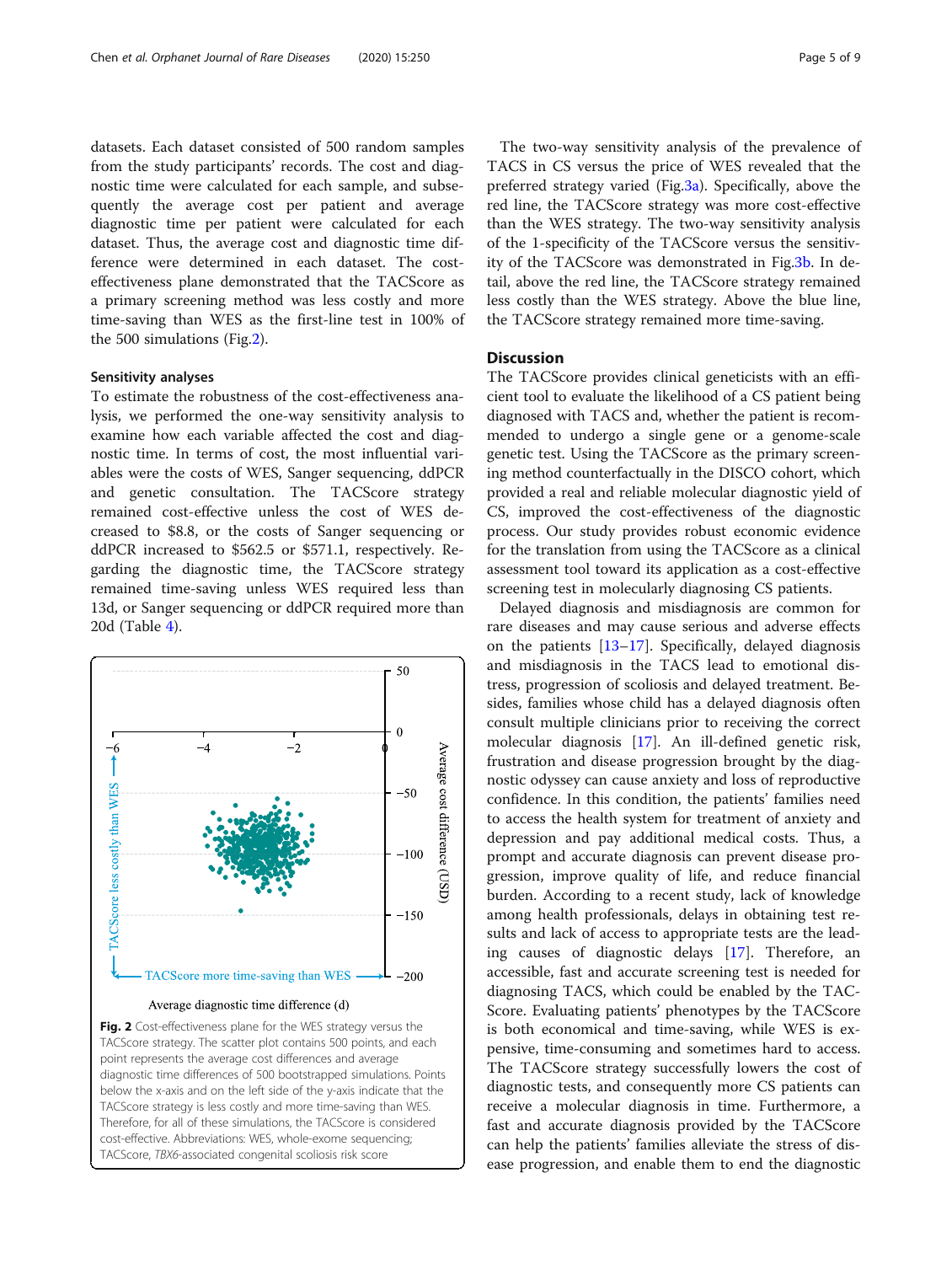<span id="page-5-0"></span>

| <b>Table 4</b> One-way sensitivity analysis for each variable in the |  |  |  |  |
|----------------------------------------------------------------------|--|--|--|--|
| cost-effectiveness analysis                                          |  |  |  |  |

| <b>Variables</b>            | <b>Baseline Value</b> | Range   |
|-----------------------------|-----------------------|---------|
| Cost (USD)                  |                       |         |
| Outpatient appointment      | 16.1                  | Always  |
| DNA extraction and shipping | 29.9                  | Always  |
| <b>WES</b>                  | 1094.8                | < 8.8   |
| Sanger sequencing           | 23.7                  | > 562.5 |
| ddPCR                       | 32.2                  | > 571.1 |
| Genetic consultation        | 16.1                  | Always  |
| Clinical consultation       | 16.1                  | Always  |
| Time (d)                    |                       |         |
| Outpatient appointment      | 1                     | Always  |
| DNA extraction and shipping | 1                     | Always  |
| <b>WFS</b>                  | 37                    | < 13    |
| Sanger sequencing           | 7                     | > 20    |
| ddPCR                       | 7                     | > 20    |
| Genetic consultation        | 1                     | Always  |
| Clinical consultation       | 1                     | Always  |

Abbreviations: WES whole-exome sequencing, ddPCR droplet digital polymerase chain reaction

odyssey, and to restore reproductive confidence. In this case, using the TACScore as the first-line screening test has the capacity to improve CS patients' prognosis by offering a prompt and correct molecular diagnosis.

A recent study found that a rare diseases cohort representing approximately 2.0% of an Australian state

population accounted for between 4.6 and 10.5% of the state inpatient hospital costs, highlighting the marked disparity between the rare diseases population and their combined health-system costs [[18,](#page-8-0) [19](#page-8-0)]. Interpretation of this result must take into consideration that a lack of knowledge and experience among health professionals lead to delayed and inaccurate diagnosis, followed by inappropriate referral pathways and expensive diagnostic procedures [[10,](#page-8-0) [14,](#page-8-0) [19](#page-8-0)–[22](#page-8-0)]. Specifically, CS impairs physical and mental abilities, shortens life expectancy and places a significant economic burden on the healthcare system [\[23\]](#page-8-0). With the inclusion of outpatient, mental health, and rehabilitation expenses, the total healthsystem cost attributed to CS is substantially greater than expected. Thus, to alleviate the significant financial burden of CS, we need an improved access to a costeffective diagnostic test. As the TACScore is a simple and practical phenotype-based model, the health professionals can understand the characteristics of TACS readily and recognize its specific clinical phenotypes easily. Therefore, the health professionals can better identify TACS, order diagnostic tests and make an early diagnosis. Besides, as demonstrated by this study, using the TACScore as a screening test is less expensive than performing WES as the first-line test. Taken together, implementing the TACScore as a screening test can cut down the cost of CS patients to a level that is more proportionate to the prevalence of this rare condition.

This study also has some limitations. Although economic information, which supports the general use of



Fig. 3 Two-way sensitivity analysis. a Two-way sensitivity analysis of the prevalence rate of TACS in CS versus the cost of WES. The x-axis shows the hypothesized prevalence of TACS in CS. The y-axis shows the threshold of the WES price. Above the red line, the TACScore is more costeffective than the WES strategy. Under the red line, the WES strategy is more cost-effective than the TACScore strategy. **b** Two-way sensitivity analysis of the sensitivity of the TACScore versus the 1-specificity of the TACScore. The x-axis shows the hypothesized 1-specificity of the TACScore. The y-axis shows the hypothesized sensitivity of the TACScore. Above the red line, the TACScore strategy is less costly than the WES strategy. Above the blue line, the TACScore strategy is more time-saving than the WES strategy. Abbreviations: TACS, TBX6-associated congenital scoliosis; CS, congenital scoliosis; WES, whole-exome sequencing; TACScore, TBX6-associated congenital scoliosis risk score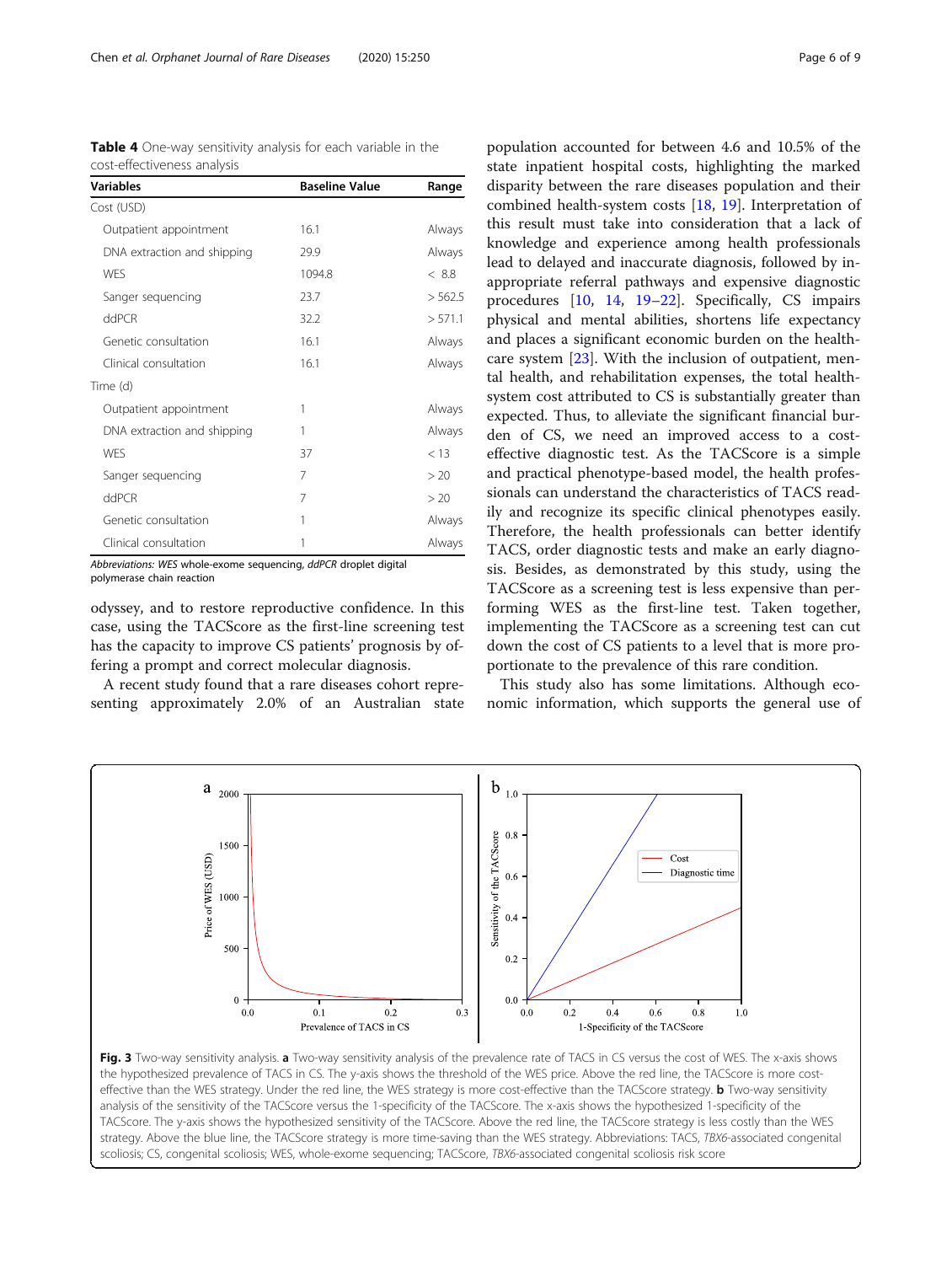the TACScore as screening test in molecularly diagnosing CS, was provided by this study, individual hospitals still need to evaluate the feasibility of using the TAC-Score in clinical practice. In China, WES is not in the scope of government medical insurance. Therefore, we conducted a cost-effectiveness analysis without considering different reimbursement rates. We admit that while the decision tree of the cost-effectiveness analysis varies from country to country, system to system, the TAC-Score system is still needed to be validated in other healthcare systems. This study collected the CS patients retrospectively, and designed the two models counterfactually, which merited further prospective studies to obtain high-level evidence.

# Conclusions

In summary, this retrospective study provides clinicians with economic evidence to integrate the TACScore into clinical practice. The TACScore can be considered a cost-effective tool when it serves as a screening test prior to performing WES.

# Methods

# Study design

This is a retrospective study to determine whether using the TACScore as a screening test for CS patients is more cost-effective than WES as the first-line test. We designed a cost-effectiveness analysis decision tree (Fig[.1](#page-2-0)) using previously described techniques [[24](#page-8-0)–[27](#page-8-0)]. The diagnosis-related costs were analyzed to determine the differences of average cost and diagnostic duration between the two strategies.

# Patients collection

The DISCO cohort, which consisted of unrelated sporadic CS patients of Chinese Han descent, was recruited from Peking Union Medical College Hospital (PUMCH) between October 2010 and January 2018 [[7\]](#page-7-0). Patients in DISCO cohort were retrospectively identified for possible inclusion in this study. The inclusion criteria were as follows: 1) patients who were diagnosed with CS; 2) patients who had available data regarding onset age, age of enrollment, sex and complete spinal images including X-ray, computed tomography (CT), and magnetic resonance imaging (MRI); 3) patients underwent WES for pursuing a molecular diagnosis; and 4) patients with informed consent for enrollment. The study was approved by the institutional review board of PUMCH.

# Cost-effectiveness analysis

We compared the differences of the cost and diagnostic duration under two counterfactual strategies (Fig.[1\)](#page-2-0):

The WES strategy, WES as the first-line test (counterfactual model 1). We modeled this counterfactual diagnostic pathway in which all recruited patients received WES as the first-line test.

The TACScore strategy, the TACScore as a screening test (counterfactual model 2). Patients were evaluated by the TACScore first. A TBX6 monogenic test was performed for patients who had TACScore was≥3. WES was implemented when the TACScore was ≤2.

For both of the strategies, the price of DNA extraction and shipping were calculated once, and each instance of a positive WES result required an appointment with a geneticist to interpret the report.

From the health care payer perspective, the overall expenditure and diagnostic time for all enrolled patients were calculated according to two diagnostic counterfactual strategies. From the personal budget perspective, the personal expenditure and diagnostic time for patients with a positive TACScore were calculated according to two diagnostic counterfactual strategies.

# WES and TBX6 monogenic test

WES was performed in all patients as described previously [[6](#page-7-0), [28\]](#page-8-0). Sanger sequencing or/and ddPCR were performed to validate the causative variants.

TBX6 monogenic test included Sanger sequencing of all exons and the approximately 1-kb upstream region of the TBX6 gene and ddPCR testing of the 16p11.2 deletions [\[6](#page-7-0)]. For patients who underwent both Sanger sequencing and ddPCR, the one which was more timeconsuming was regarded as the diagnostic time.

# Costs and diagnostic times

We obtained the costs and diagnostic times of the whole process of molecularly diagnosing a patient, which included outpatient appointment, DNA extraction and shipping, WES, Sanger sequencing, ddPCR, genetic consultation and clinical consultation (Table [1](#page-2-0)). The aforementioned data complied with the Chinese Medical Service Price Regulations. The total unit cost and diagnostic time of each patient were derived according to the decision tree (Fig.[1\)](#page-2-0). We converted Chinese Yuan (CNY) into American Dollars (USD) based on the exchange rate of CNY  $1 =$  USD 0.161 on 30 June 2014 (source: <http://fx.cmbchina.com>). The duration of the diagnostic trajectory was calculated from the first clinical visit to when a genetic report was issued.

# Bootstrapped simulations and sensitivity analyses

We performed 500 bootstraps to estimate the reliability of the analysis. Each bootstrap represented 500 samples randomly collected from our cohort. We calculated the outcomes (including the average cost and the diagnostic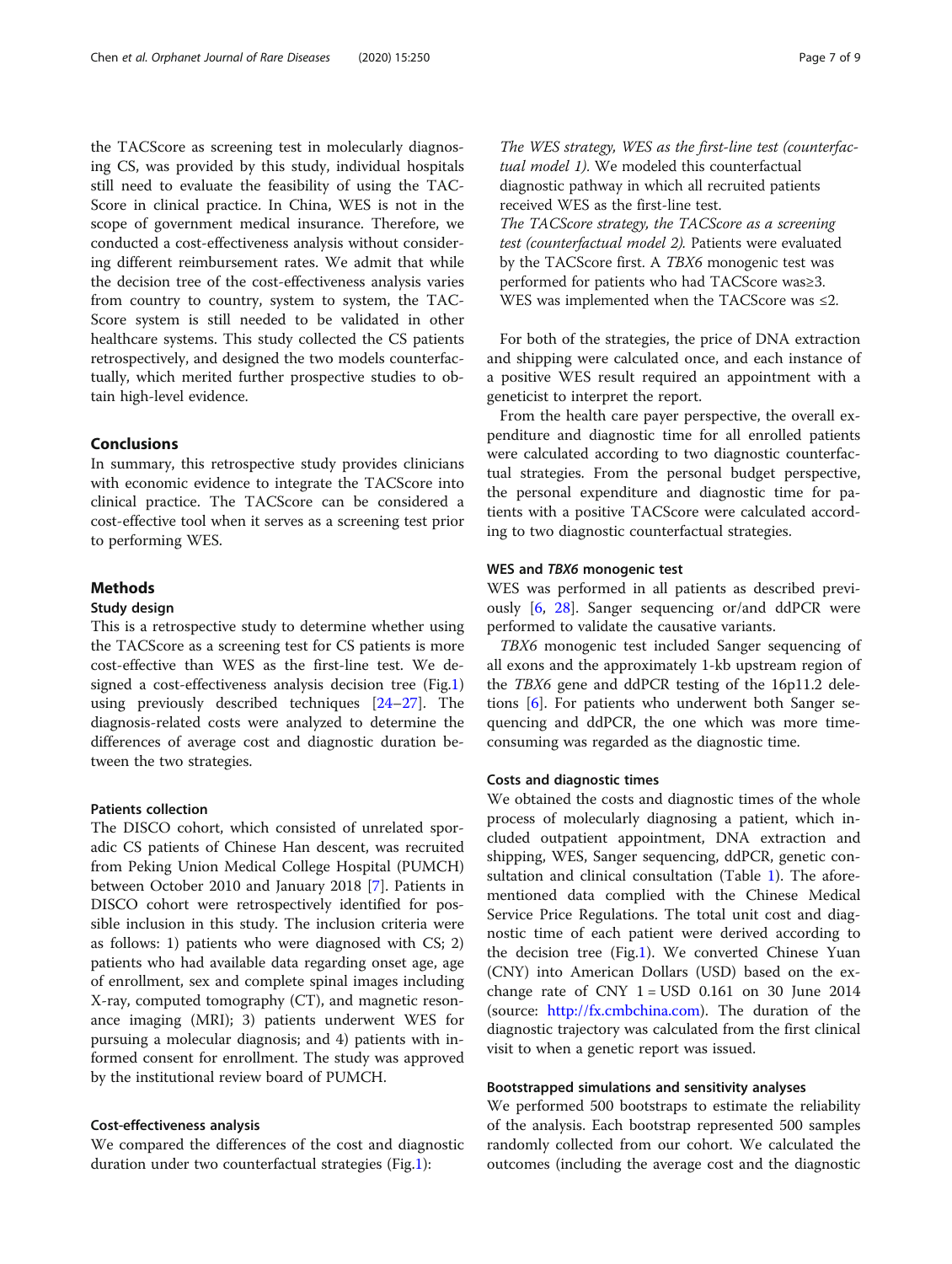<span id="page-7-0"></span>time per patient) for each replicated data set, and then evaluated the distribution of each outcome.

We performed one-way and two-way sensitivity analyses to examine the robustness of the estimates. For the one-way sensitivity analysis, we determined the thresholds of the variables that alter the most cost-effective strategy according to the decision tree. For the two-way sensitivity analysis, we changed two variables simultaneously. Specifically, the two-way analysis was performed for two pairs of influential values (i.e. the prevalence of TACS in CS versus the price of WES, and 1-specificity of the TACScore versus sensitivity of the TACScore).

# Statistical analysis

We used the Student's t-test for analyses of continuous variables. Statistical significance for differences was set as  $P = 0.05$  (2-sided). The statistical analyses were performed using Python (version 3.7) and SPSS (version 21.0).

# Supplementary information

Supplementary information accompanies this paper at [https://doi.org/10.](https://doi.org/10.1186/s13023-020-01537-y) [1186/s13023-020-01537-y](https://doi.org/10.1186/s13023-020-01537-y).

Additional file 1.

# Abbreviations

CS: congenital scoliosis; TACS: TBX6-associated congenital scoliosis; TACScore: TBX6-associated congenital scoliosis risk score; WES: whole-exome sequencing; DISCO: Deciphering disorders Involving Scoliosis and COmorbidities; ddPCR: droplet digital polymerase chain reaction; PUMCH: Peking Union Medical College Hospital

#### Acknowledgments

We would like to thank all the individuals involved in the study for their participation. We thank the nurses and doctors from the Department of Orthopedic Surgery of Peking Union Medical College Hospital for assistance with patients enrollment. We thank Nanjing Geneseeq Inc. for the techinical help in exome sequencing.

The complete author list of the DISCO study:

Guixing Qiu, M.D.<sup>1,2,3</sup>, Zhihong Wu, M.D., Ph.D.<sup>1,2,3,4</sup>, Jianguo Zhang, M.D.<sup>1,2</sup> Nan Wu, M.D.<sup>1,2,3,5</sup>, Lan Zhu, M.D.<sup>6</sup>, Shengru Wang, M.D.<sup>1,2</sup>, Na Chen, M.D.<sup>6</sup> , Jiaqi Liu, M.D.<sup>2,7</sup>, Sen Liu, M.D.<sup>1,2</sup>, Yuzhi Zuo, M.D.<sup>1,2</sup>, Gang Liu, M.D.<sup>1,2</sup>, Yuanqiang Zhang, M.D.<sup>1,2</sup>, Chenxi Yu, M.D.<sup>1,2</sup>, Sen Zhao, B.S.<sup>1,2</sup>, Lianlei Wang, M.D.<sup>1,2</sup>, Yanxue Zhao, M.D.<sup>1,2</sup>, Weisheng Chen, M.D.<sup>1,2</sup>, Zihui Yan, Ph.D.<sup>1,2</sup>, Xinzhuang Yang, Ph.D.<sup>1,2</sup>, Hengqiang Zhao, M.S.<sup>1,2</sup>, Yuchen Niu, M.S.<sup>2</sup>, Jingdan Chen, M.S.<sup>2</sup>, Xiaoxin Li, M.S.<sup>2</sup>, Huizi Wang, B.S.<sup>2</sup>, Zhi Zhao, B.S.<sup>2</sup>, Yiran Cui, B.S.<sup>2</sup> , Zixin Zhang, B.S.<sup>2</sup>, Zefu Chen M.D.<sup>1,2</sup>, Bowen Liu, B.S.<sup>1,2</sup>, Xi Cheng, B.S.<sup>1,2</sup>, Mao Lin, M.D.<sup>1,2</sup>, Jiachen Lin, M.D.<sup>1,2</sup>, Huakang Du, B.S.<sup>1,2</sup>, Yaqi Li, B.S.<sup>1,2</sup>, Yi You,  $M.S.<sup>1,2</sup>$ 

1. Department of Orthopedic Surgery, Peking Union Medical College Hospital, Peking Union Medical College and Chinese Academy of Medical Sciences, Beijing 100730, China.

2. Beijing Key Laboratory for Genetic Research of Skeletal Deformity, Beijing 100730, China.

3. Medical Research Center of Orthopedics, Chinese Academy of Medical Sciences, Beijing 100730, China.

4. Medical Research Center, Peking Union Medical College Hospital, Peking Union Medical College and Chinese Academy of Medical Sciences, Beijing, China.

5. Department of Molecular and Human Genetics, Baylor College of Medicine; Houston, TX 77030, USA.

6. Department of Obstetrics and Gynaecology, Peking Union Medical College Hospital, Peking Union Medical College and Chinese Academy of Medical Sciences, Beijing 100730, China.

# Authors' contributions

NW directed the project. NW, JZ and GQ designed the study. ZC, ZY and CY were involved in data management and statistical analysis and wrote the first and subsequent drafts of the manuscript. ZC, ZY, CY, JQL, YBZ, SZ, JCL, YQZ, LW, ML, YH, XL, YN, and SW gathered detailed clinical information for the study. ZC, ZY, CY and SZ analyzed the data. SW, ZW, GQ, JZ and NW supervised the data analysis, and reviewed and commented on all drafts. All other authors coordinated the study and critically revised the manuscript. The author(s) read and approved the final manuscript.

# Funding

This research was funded in part by the National Natural Science Foundation of China (81822030 to N.W., 81930068 and 81772299 to Z.W., 81772301 and 81972132 to G.Q., 81672123 and 81972037 to J.Z.), Beijing Natural Science Foundation (7191007 to Z.W.,), CAMS Initiative Fund for Medical Sciences (2016-I2M-3-003 to G.Q. and N.W., 2016-I2M-2-006 and 2017-I2M-2-001 to Z.W.), the National Key Research and Development Program of China (No. 2018YFC0910506 to N.W. and Z.W.)

# Availability of data and materials

The datasets used and/or analyzed during the current study are available from the corresponding author on reasonable request.

# Ethics approval and consent to participate

All participants gave informed consent. The study was approved by the institutional review board of Peking Union Medical College Hospital.

# Consent for publication

Consent for publication was obtained from all participants.

# Competing interests

The authors declare that they have no competing interests.

### Author details

<sup>1</sup>Department of Orthopedic Surgery, Peking Union Medical College Hospital Peking Union Medical College and Chinese Academy of Medical Sciences, Beijing 100730, China. <sup>2</sup>Beijing Key Laboratory for Genetic Research of Skeletal Deformity, Beijing 100730, China. <sup>3</sup>Graduate School of Peking Union Medical College, Beijing 100005, China. <sup>4</sup> Department of Breast Surgical Oncology, National Cancer Center/Cancer Hospital, Chinese Academy of Medical Sciences and Peking Union Medical College, Beijing, China. <sup>5</sup>Medical Research Center, Peking Union Medical College Hospital, Peking Union Medical College and Chinese Academy of Medical Sciences, Beijing, China. <sup>6</sup>Key Laboratory of Big Data for Spinal Deformities, Chinese Academy of Medical Sciences, Beijing 100730, China.

# Received: 23 September 2019 Accepted: 7 September 2020 Published online: 15 September 2020

# References

- 1. Hedequist D, Emans J. Congenital scoliosis. J Am Acad Orthop Surg. 2004; 12(4):266–75.
- 2. Wynne-Davies R. Congenital vertebral anomalies: aetiology and relationship to spina bifida cystica. J Med Genet. 1975;12(3):280–8.
- 3. Hensinger RN. Congenital scoliosis: etiology and associations. Spine (Phila Pa 1976). 2009;34(17):1745–50.
- 4. Chen Y, Liu Z, Chen J, Zuo Y, Liu S, Chen W, et al. The genetic landscape and clinical implications of vertebral anomalies in VACTERL association. J Med Genet. 2016;53(7):431–7.
- 5. Yang Y, Muzny DM, Reid JG, Bainbridge MN, Willis A, Ward PA, et al. Clinical whole-exome sequencing for the diagnosis of mendelian disorders. N Engl J Med. 2013;369(16):1502–11.
- 6. Wu N, Ming X, Xiao J, Wu Z, Chen X, Shinawi M, et al. TBX6 null variants and a common hypomorphic allele in congenital scoliosis. N Engl J Med. 2015;372(4):341–50.
- 7. Liu J, Wu N, Yang N, Takeda K, Chen W, Li W, et al. TBX6-associated congenital scoliosis (TACS) as a clinically distinguishable subtype of